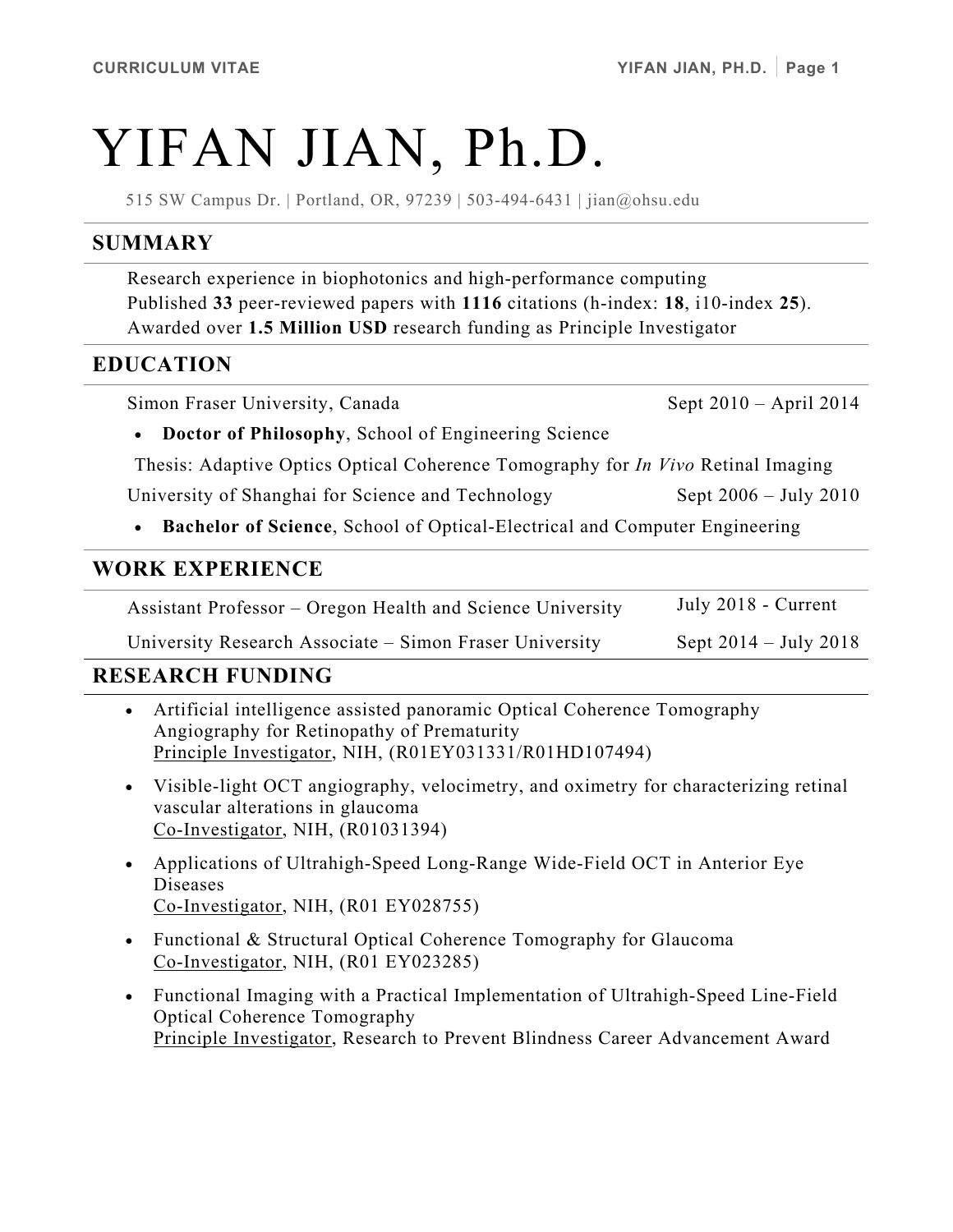- Ultrawide-Field Ultrahigh-Speed Optical Coherence Tomography for Retinopathy of Prematurity Principle Investigator, CTIP
- Wavefront Sensorless and Computational AO for High Resolution Imaging Principle Investigator, NSERC Discovery Grant, Canada
- Real-time Volumetric OCT with GPU Principle Investigator, NSERC Engage Grants, Canada
- Intra-operative Optical Coherence Tomography with NVIDIA Quadro K6000 Principle Investigator, NVIDIA Hardware Grant Program, USA
- Sensorless Adaptive Optics Optical Coherence Tomography for Clinical Ophthalmology Co-PI, CIHR Project Grant, Canada
- Cellular imaging in the living retina with Adaptive Optics Co-PI, NSERC Research Tools and Instruments, Canada
- Two photon imaging and optoporation on retinal cells

Co-PI, NSERC Research Tools and Instruments, Canada

• In vivo multi-modal cellular resolution imaging of structure and function in retinal diseases

Co-PI, CIHR Project Grant, Canada

• Advanced Optical Coherence Tomography

Co-Applicant, BC Innovation Council Ignite, Canada

• Optical imaging of retinal structure and function with cellular resolution Collaborator, Collaborative Health Research Projects, Canada

#### **PATENT**

- M.V. Sarunic, **Y. Jian**, E.M. Cua, R.J Zawadzki, S. Bonora, "Coherence-Gated Wavefront-Sensorless Adaptive-Optics Multi-Photon Microscopy," PCT/US 2016/051369 Filed September 12, 2016. (**Issued**)
- M.V. Sarunic, **Y. Jian**, E.M. Cua, S.T. Lee, M. Miao, "System and Method for Dynamic Focus Control." US Patent Application #15/426,851 Filed February 07, 2017. (**Issued**)
- M.V. Sarunic, M. Heisler, M. Ju, **Y. Jian**, M.F. Beg, A. Athwal, S. Lee, "Systems and Methods for Angiography and Motion Corrected Averaging." US Patent Application #15/ 792,171 Filed October 24, 2017

## **SELECTED AWARDS**

• Graduate Fellowship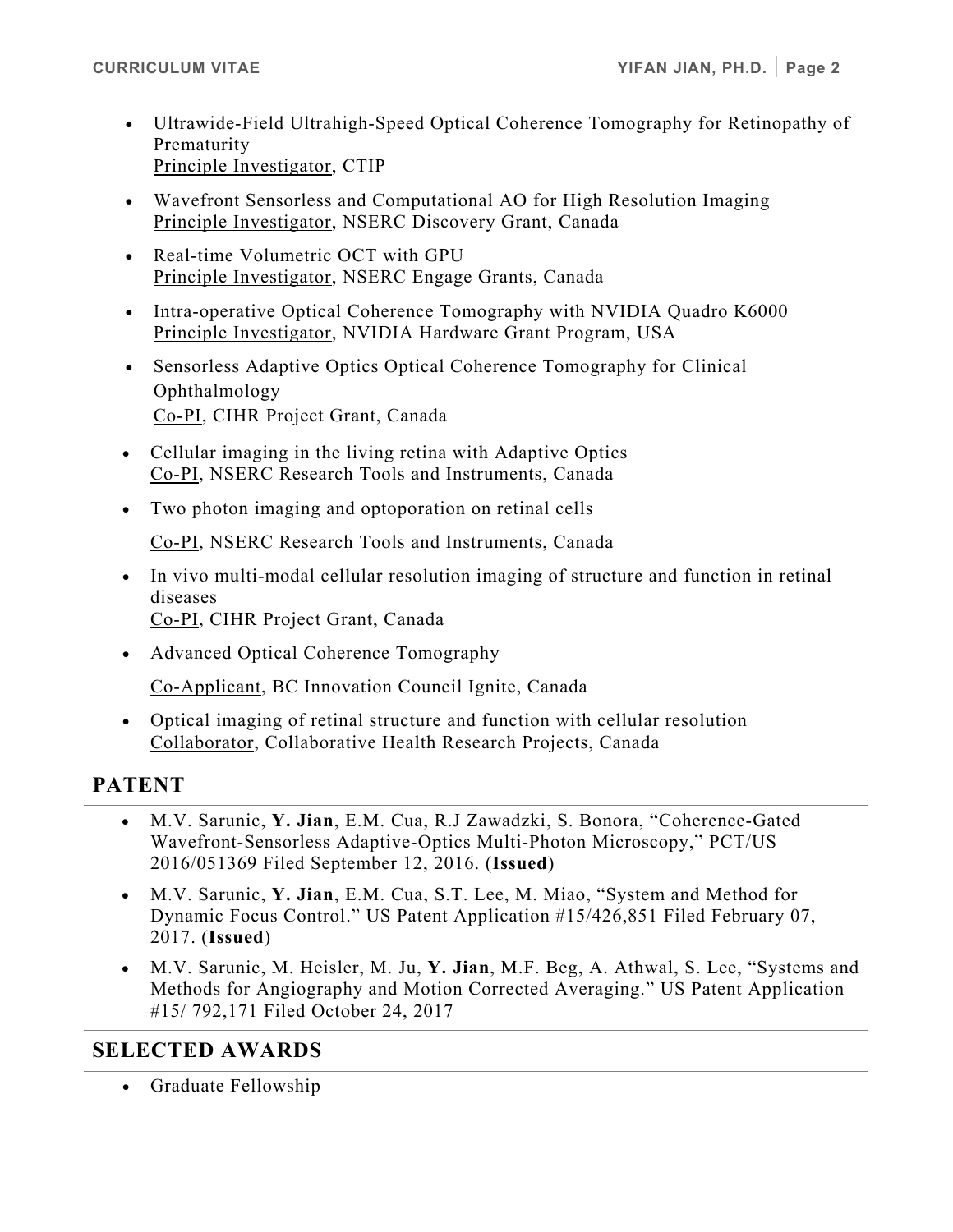- Graduate Student Research Award
- Graduate International Research Travel Award
- ARVO International Travel Grant

# **PEER REVIEWED JOURNAL ARTICLES**

- 1. Y Miao, M Siadati, J Song, D Ma, **Y Jian**, MF Beg, MV Sarunic, and MJ Ju, "Phase-corrected buffer averaging for enhanced OCT angiography using FDML laser," Opt. Lett. 46, 3833-3836 (2021)
- 2. S Ni, X Wei, R Ng, S Ostmo, M F. Chiang, D Huang, Y Jia, J. P Campbell, and **Y Jian**, "High-speed and widefield handheld swept-source OCT angiography with a VCSEL light source," Biomed. Opt. Express 12, 3553-3570 (2021)
- 3. Hormel TT, Jia Y, **Jian Y,** Hwang TS, Bailey ST, Pennesi ME, Wilson DJ, Morrison JC, Huang D. Plexus-specific retinal vascular anatomy and pathologies as seen by projection-resolved optical coherence tomographic angiography. Prog Retin Eye Res. 2020 Jul 24:100878.
- 4. Camino A, Zang P, Huang J, Athwal A, Ni S, Jia Y, Huang D, **Jian Y**. Sensorless adaptive-optics optical coherence tomographic angiography. Biomed Opt Express. 11, 3952-3967 (2020)
- 5. Camino A, Ng R, Huang J, Guo Y, Ni S, Jia Y, Huang D, **Jian Y**. Depth-resolved optimization of a real-time sensorless adaptive optics optical coherence tomography. Opt Lett. 2020 May 1;45(9):2612-2615.
- 6. Borkovkina S, Camino A, Janpongsri P, Sarunic MV, **Jian Y**. Real-time retinal layer segmentation of OCT volumes with GPU accelerated inferencing using a compressed, low-latency neural network. Biomed Opt Express. 11, 3968-3984 (2020).
- 7. Janpongsri W, Huang J, Ng R, Wahl DJ, Sarunic MV, **Jian Y**. Pseudo-real-time retinal layer segmentation for high-resolution adaptive optics optical coherence tomography. J Biophotonics. 2020 May 18;
- 8. Wahl DJ, Ju MJ, **Jian Y**, and Sarunic MV, "Non-invasive cellular-resolution retinal imaging with two-photon excited fluorescence," Biomed. Opt. Express 10, 4859- 4873 (2019)
- 9. Wei X, Hormel TT, Pi S, Guo Y, **Jian Y**, and Jia Y, "High dynamic range optical coherence tomography angiography (HDR-OCTA)," Biomed. Opt. Express 10, 3560-3571 (2019)
- 10. DJ Wahl, P Zhang, J Mocci, M Quintavalla, R Muradore, **Y Jian**, S Bonora, MV Sarunic, and RJ Zawadzki, "Adaptive optics in the mouse eye: wavefront sensing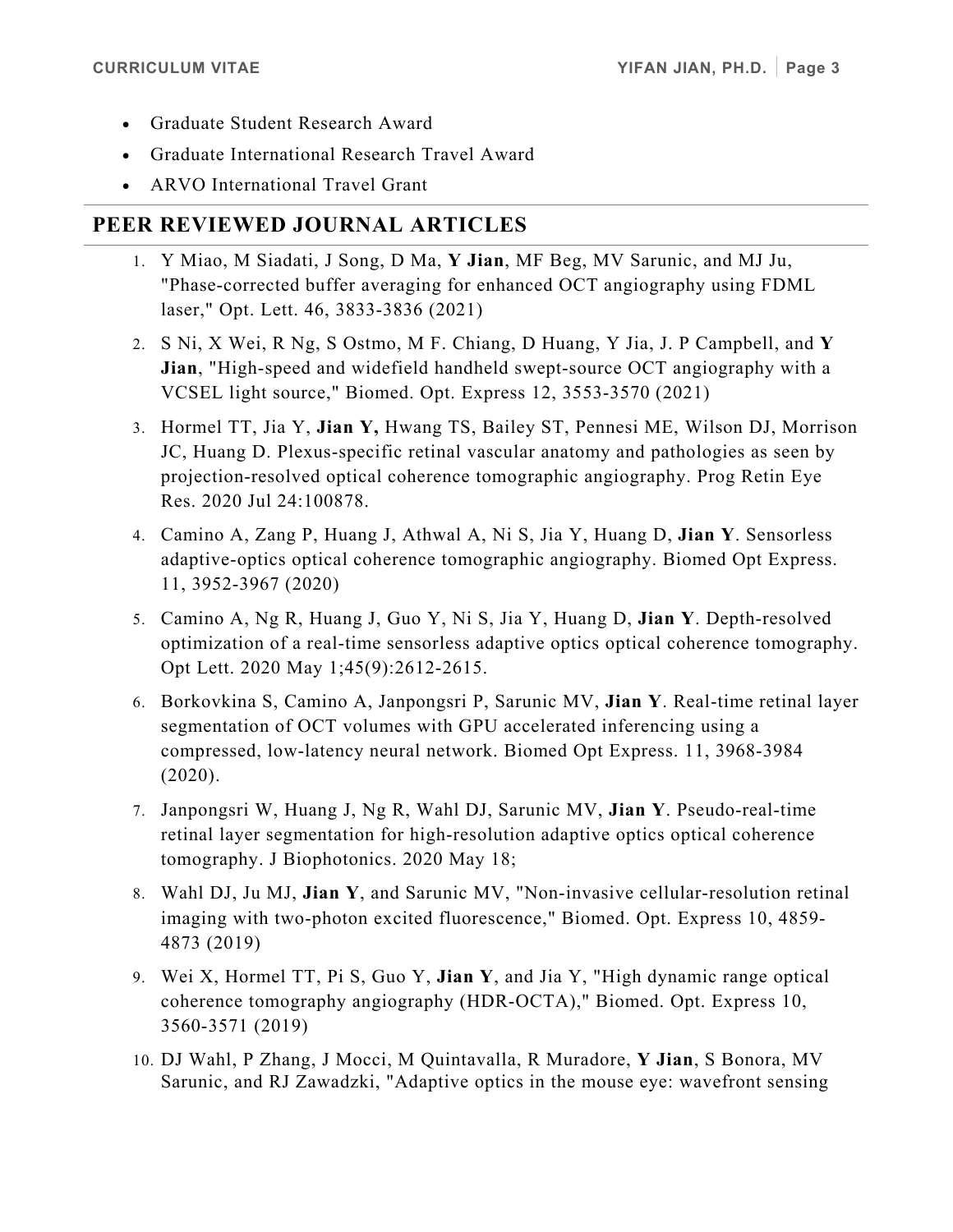based vs. image-guided aberration correction," Biomed. Opt. Express 10, 4757-4774 (2019)

- 11. R Kumar Meleppat, P Zhang, MJ Ju, SKK. Manna, **Y Jian**, EN Pugh, RJ Zawadzki, "Directional optical coherence tomography reveals melanin concentration-dependent scattering properties of retinal pigment epithelium," J. Biomed. Opt. 24(6) 066011 (28 June 2019)
- 12. Ju MJ, Hsu D, Kwon JH, Wahl DJ, Bonora S, **Jian Y**, et al. Multi-scale and contrast sensorless adaptive optics optical coherence tomography. Quantitative Imaging in Medicine and Surgery. 2019;9(5):757-68.
- 13. P. Zhang, S. K. Manna, E. B. Miller, **Y. Jian**, R. K. Meleppat, M. V. Sarunic, E. N. Pugh, Jr.,and R. J. Zawadzki, "Aperture phase modulation with adaptive optics: a novel approach for speckle reduction and structure extraction in optical coherence tomography", Biomed. Opt. Express 10, 552-570 (2019)
- 14. D J. Wahl, R. Ng, M. J. Ju, **Y. Jian**, and M. V. Sarunic, "Sensorless adaptive optics multimodal en-face small animal retinal imaging," Biomed. Opt. Express 10, 252- 267 (2019)
- 15. M. J. Ju, C. Huang, D. J. Wahl, **Y. Jian**, and M. V. Sarunic, "Visible light sensorless adaptive optics for retinal structure and fluorescence imaging," Opt. Lett. 43, 5162-5165 (2018)
- 16. M. J. Ju, M. Heisler, A. Athwal, M. V. Sarunic, and **Y. Jian**, "Effective bidirectional scanning pattern for optical coherence tomography angiography," Biomed. Opt. Express 9, 2336-2350 (2018)
- 17. Galan A, Nedev H, Jian Y, Sarunic MV, et al. (2018) The route of administration influences the therapeutic index of an anti-proNGF neutralizing mAb for experimental treatment of Diabetic Retinopathy. PLOS ONE 13(6): e0199079.
- 18. H. R. G.W. Verstraete, L. Bliek, M. Heisler, M. J. Ju, D. J. Walh, M. J. Jue S. Bonora, J. Kalkman, R. J. Zawadzki, **Y. Jian**\*, M. Verhaegen\* and M. V. Sarunic\*, "Data-based Online Nonlinear Extremum-seeker for in vivo wavefront sensorless adaptive optics OCT" Biomed. Opt. Express 8, 2261-2275 (2017)
- 19. M.J. Ju, M. Heisler, D.J. Wahl, **Y. Jian**, M. Sarunic, "Multi-scale Sensorless Adaptive Optics OCT Angiography system for In Vivo Human Retinal Imaging" J. Biomed. Opt 22(12), 121703 (2017)
- 20. A. Galan, P. Barcelona, H. Nedev, M. Sarunic, **Y. Jian**, and H. Saragovi "Subconjunctival delivery of p75NTR antagonists reduces the inflammatory, vascular and neurodegenerative pathologies of Diabetic Retinopathy", Invest. Ophthalmol. Vis. Sci. 2017;58(7):2852-2862. (2017)
- 21. M. Heisler, S. Lee, Z. Mammo, **Y. Jian**, M. Ju, A. Merkur, E. Navajas, C. Balaratnasingam, M Beg, M. V. Sarunic "Strip-based registration of serially acquired Optical Coherence Tomography Angiography" J. Biomed Opt 0001;22(3):036007.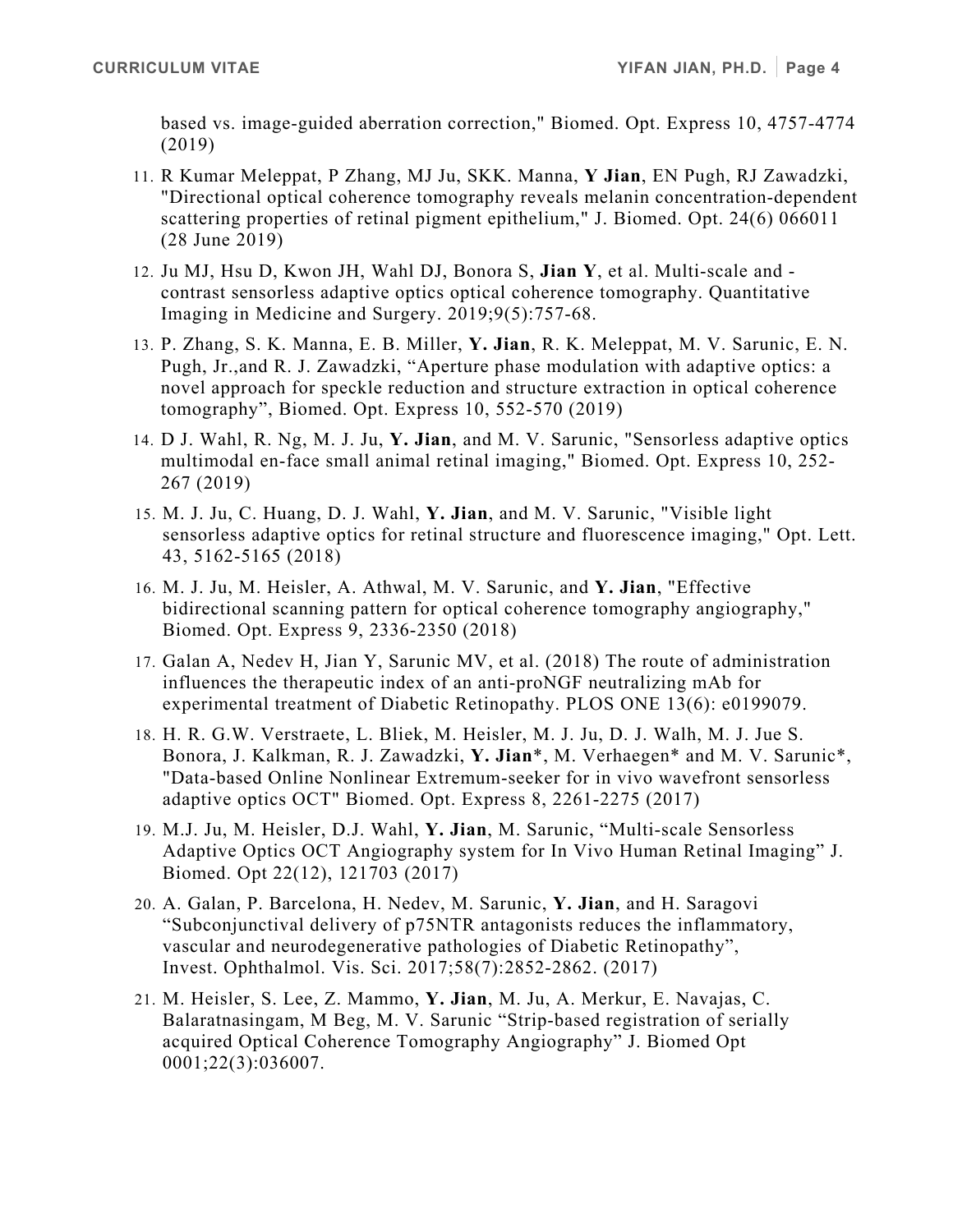- 22. D.J. Wahl, C.Y. Huang, S. Bonora, **Y. Jian\***, M.V. Sarunic\* "Pupil segmentation adaptive optics for in vivo fluorescence retinal imaging" Opt. Lett. 42, 1365-1368
- 23. **Y. Jian**, S. Lee, M. J. Ju, M. Cua, W. Ding, S. Bonora, R. J. Zawadzki, M. V. Sarunic," Lens-based wavefront sensorless adaptive optics swept source OCT" Scientific Reports 6, 27620 (2016).
- 24. M. Cua, D. Wahl, Y. Zhao, S. Lee, S. Bonora, R. J. Zawadzki, **Y. Jian\*,** M. V. Sarunic**\*** "Coherence-Gated Sensorless Adaptive-Optics Multiphoton Microscopy" Scientific Reports. 6, 32223 (2016).
- 25. D. J. Wahl\*, **Y. Jian\***, S. Bonora, R. J. Zawadzki, and M. V. Sarunic, "Wavefront sensorless adaptive optics fluorescence biomicroscope for in vivo retinal imaging in mice," Biomed. Opt. Express **7**(1), 1, (2016).
- 26. M. Cua, S. Lee, D. Miao, P. J. Mackenzie, **Y. Jian\***, M. V. Sarunic\*, "Retinal Optical Coherence Tomography at 1μm with Dynamic Focus Control and Axial Motion Tracking" J. Biomed. Opt. 0001;**21**(2):026007, (2016).
- 27. P F. Barecelona, N. Sitaras, A. Galan, G. Esquiva, S. Jmaeff, **Y. Jian**, M. V. Sarunic, N. Cuenca, M. Sapieha, H. U. Saragovi, "p75NTR and its ligand proNGF activate paracrine mechanisms etiological to the vascular, inflammatory, and neurodegenerative pathology of Diabetic Retinopathy" The Journal of Neuroscience **36**(34), 8826–8841 (2016).
- 28. P. Zhang, A. Zam, **Y. Jian**, X. Wang, Y. Li, K. S. Lam, M. E. Burns, M. V Sarunic, E. N. Pugh., "In vivo wide-field multispectral SLO-OCT mouse retinal imager: longitudinal imaging of ganglion cells, microglia, and Müller glia, and mapping of the mouse retinal and choroidal vasculature.," J. Biomed. Opt*.* **20**(12), 126005, (2015).
- 29. S. Bonora\*, **Y. Jian\***, Pengfei Zhang, Azhar Zam, Edward Pugh, R. J. Zawadzki, and M. V. Sarunic, "Wavefront correction and high-resolution in vivo OCT imaging with an objective integrated multi-actuator adaptive lens," Opt. Express 23, 21931-21941 (2015)
- 30. K. Wong\*, **Y. Jian\***, M. Cua, S. Bonora, R. J. Zawadzki, and M. V. Sarunic, "In vivo imaging of human photoreceptor mosaic with wavefront sensorless adaptive optics optical coherence tomography". Biomed. Opt. Express 6(2), 580 (2015)
- 31. **Y. Jian**, J. Xu, M. A. Gradowski, S. Bonora, R. J. Zawadzki, and M. V. Sarunic, "Wavefront sensorless adaptive optics optical coherence tomography for in vivo retinal imaging in mice" Biomed. Opt. Express 5(2), 547 (2014)
- 32. J. Xu, K. Wong, **Y. Jian**, and M. V. Sarunic, " Real-time acquisition and display of flow contrast with speckle variance Optical Coherence Tomography using Graphics Processing Unit" J. Biomed. Opt. 19, 026001 (2014)
- 33. **Y. Jian**, R. J. Zawadzki, and M. V. Sarunic, "Adaptive optics optical coherence tomography for in vivo mouse retinal imaging" J. Biomed. Opt 18(5), 56007, (2013)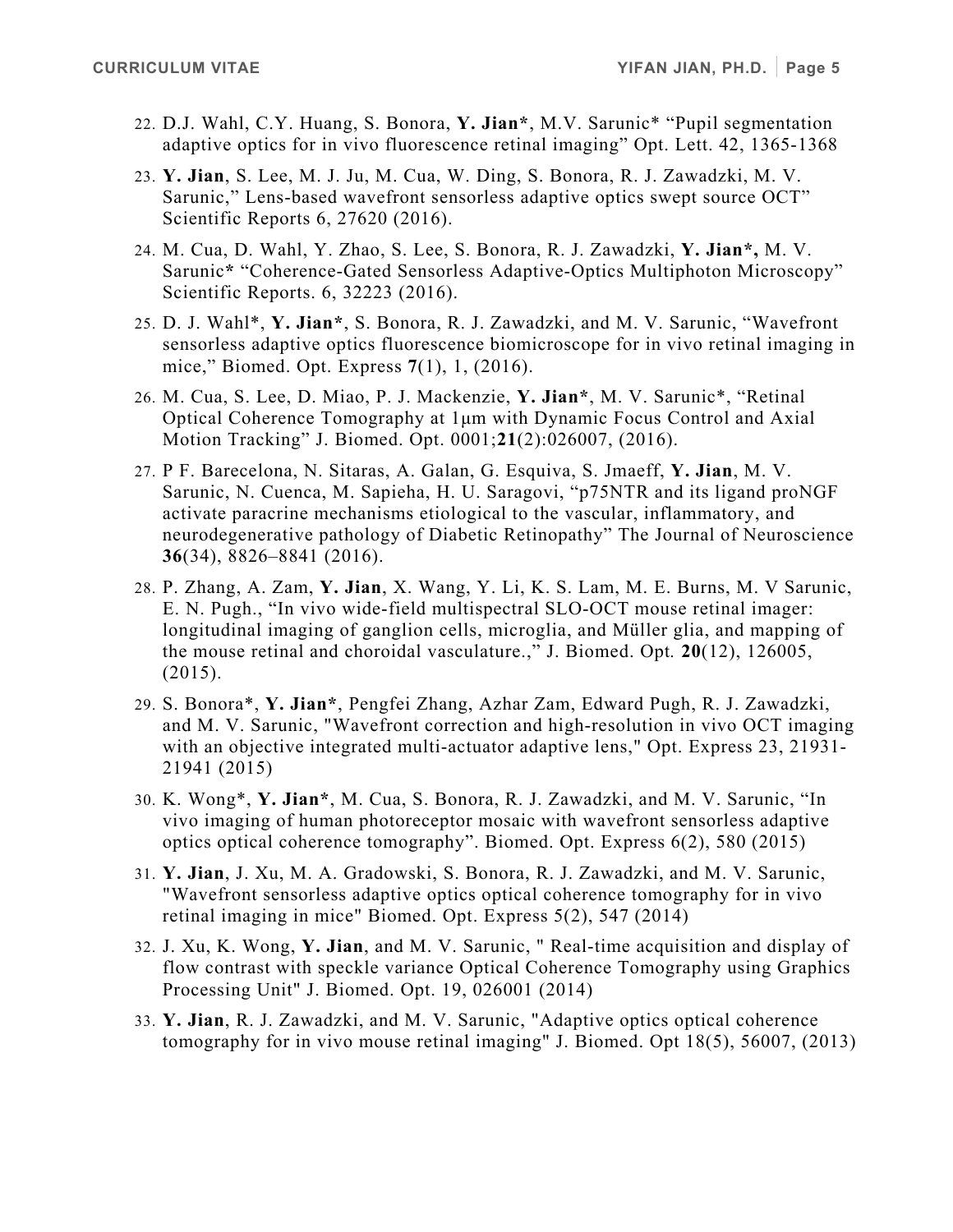- 34. **Y. Jian\***, K. Wong\*, M. V. Sarunic, "Graphics processing unit accelerated optical coherence tomography processing at megahertz axial scan rate and high resolution video rate volumetric rendering" J. Biomed Opt 18, 026002, (2013)
- 35. M. Young, E. Lebed, **Y. Jian**, P. J. Mackenzie, M. F. Beg, and M. V. Sarunic, "Real-time high-speed volumetric imaging using compressive sampling optical coherence tomography" Biomed. Opt. Express 2(9): 2690-2697. (2011)

## **INVITED PRESENTATIONS**

- 1. **Y.Jian**, "Clinical Sensorless Adaptive Optics OCT and Angiography", Imaging and Applied Optics Congress. (2018), Orlando, USA
- 2. **Y.Jian**, "Progress on Wavefront Sensorless Optical Coherence Tomography with GPU Acceleration" OSA Topical Meeting on Adaptive Optics, Imaging and Applied Optics Congress. (2015), Arlington, USA

#### **MEDIA HIGHLIGHT**

- Business Vancouver, "Commercialization a top priority for health-tech hub"
- INNOVATION magazine July/August 2018 Issue, "What is Adaptive Optics?"

## **CONFERENCE ABSTRACTS AND PROCEEDINGS**

- 1. D Hsu, J H Kwon, A Athwal, Y Miao, Y Jian, M V. Sarunic, and M J Ju "Effective scanning protocol for optical coherence tomography and angiography using a 1.6 MHz Fourier domain mode-locked laser source", Proc. SPIE 11630, Optical Coherence Tomography and Coherence Domain Optical Methods in Biomedicine XXV, 116301L (5 March 2021);
- 2. W. Newberry, D. J. Wahl, M. J. Ju, Y. Jian and M. V. Sarunic, "Progress on Multimodal Adaptive Optics OCT and Multiphoton Imaging," 2020 IEEE Photonics Conference (IPC), 2020, pp. 1-2, doi: 10.1109/IPC47351.2020.9252429.
- 3. Y. Jian, S. Borkovkina, W. Japongsori, A. Camino and M. V. Sarunic, "Real-time retinal layer segmentation of adaptive optics optical coherence tomography angiography with deep learning," 2020 IEEE Photonics Conference (IPC), 2020, pp. 1-2, doi: 10.1109/IPC47351.2020.9252343.
- 4. S Borkovkina, W Janpongsri, A Camino, M Sarunic, **Y Jian**, "Real-time retinal layer segmentation of OCT images: from graph cut to deep learning (Conference Presentation)," Proc. SPIE 11228, Optical Coherence Tomography and Coherence Domain Optical Methods in Biomedicine XXIV, 1122822 (9 March 2020)
- 5. A Hamidi, Y Aqib Bayhaqi, I T. Schmidt, F Canbaz, **Y Jian**, Alexander Navarini, Philippe C. Cattin, Azhar Zam, "Ablation monitoring with integrated long-range OCT and Er: YAG laser for smart laserosteotomy (Conference Presentation)," Proc. SPIE 11229, Advanced Biomedical and Clinical Diagnostic and Surgical Guidance Systems XVIII, 1122914 (9 March 2020)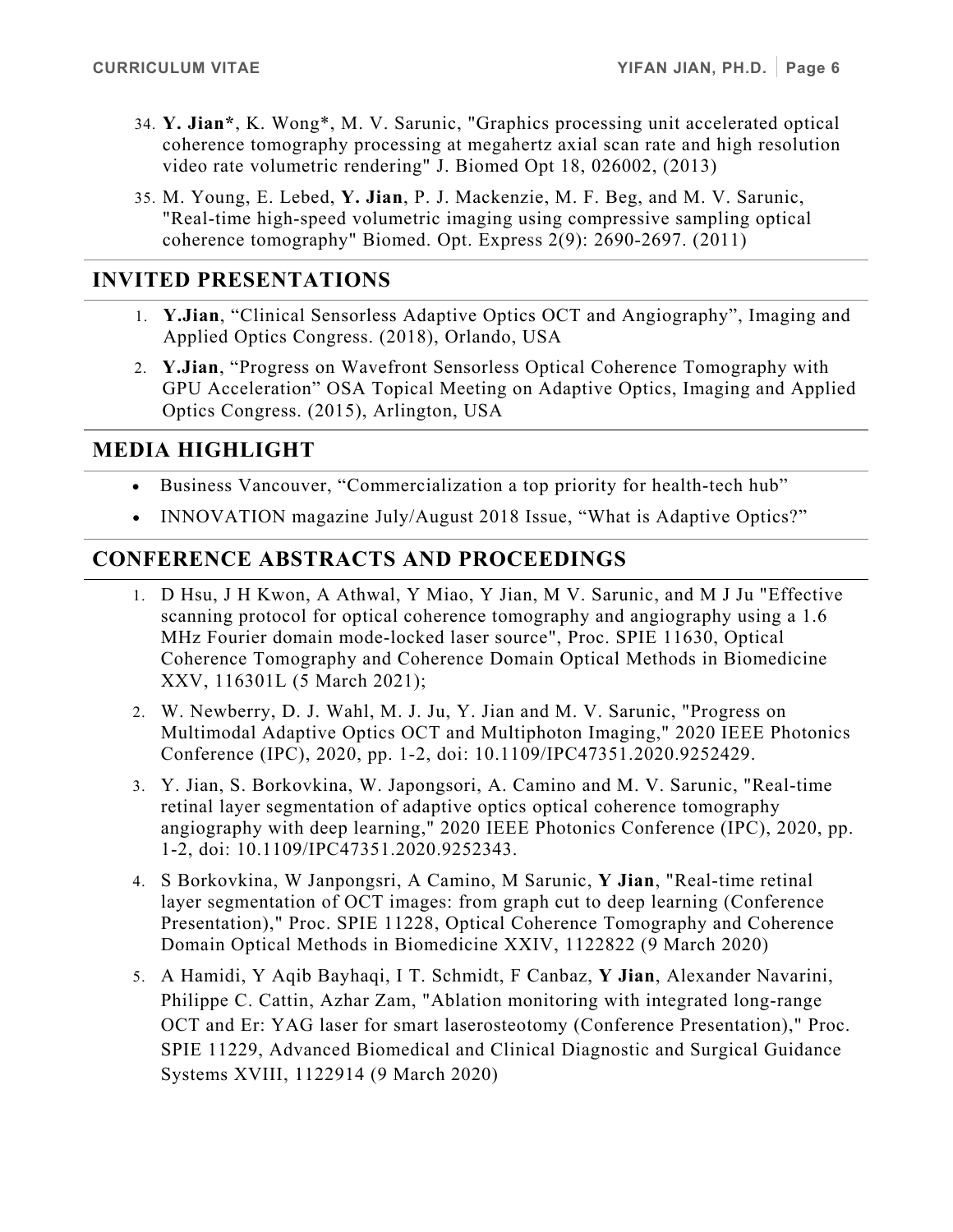- 6. A Camino B, Pengxiao Z, Y Guo, R Ng, J Huang, Y Jia, D Huang, **Y Jian**, "Sensorless adaptive optics optical coherence tomographic angiography (OCTA) of the retinal plexuses (Conference Presentation)," Proc. SPIE 11228, Optical Coherence Tomography and Coherence Domain Optical Methods in Biomedicine XXIV, 112280V (9 March 2020)
- 7. W Janpongsri, M Heisler, M Ju, M Sarunic, **Y Jian**; Real-time retinal layer segmentation for high-resolution OCT angiography. *Invest. Ophthalmol. Vis. Sci.* 2019;60(9):156.
- 8. D Wahl, M Ju, **Y Jian**, M Sarunic; Sensorless Adaptive Optics for Two Photon Excited Fluorescence Imaging of the Mouse Retina. *Invest. Ophthalmol. Vis. Sci.* 2019;60(9):4598.
- 9. D Hsu, J Kwon, D Wahl, M Ju, **Y Jian**, M Sarunic; High-resolution pigment and flow imaging with multi-scale sensorless adaptive optics OCT. *Invest. Ophthalmol. Vis. Sci.* 2019;60(9):3083.
- 10. X Wei, T Hormel, Y Guo, S Pi, **Y Jian**, Y Jia; Single-volume wide-field optical coherence tomographic angiography enabled by 400-kHz swept source laser and bidirectional scanning protocol. *Invest. Ophthalmol. Vis. Sci.* 2019;60(11):002.
- 11. A. Athwal, M. Heisler, M. J. Ju, R. Martens, M. Bhalla, G. Docherty, Z. Mammo, **Y. Jian**, M. Beg, E. Navajas, M. Sarunic "Multi-acquisition averaging OCT-A for diabetic retinopathy" (SPIE Photonics West 2019, San Francisco, podium presentation)
- 12. D. J. Wahl, S. Bonora, **Y. Jian**, R. J. Zawadzki, M. V. Sarunic, "Wavefront sensorless adaptive optics optical coherence tomography for two photon excited fluorescence imaging of the mouse retina" (SPIE Photonics West 2019, San Francisco, podium presentation)
- 13. D. J. Wahl, R, Ng, S. Bonora, **Y. Jian**, R. J. Zawadzki, M. V. Sarunic, "Multi-modal sensorless adaptive optics for small animal retinal imaging of volumetric cellular features with fluorescence" (SPIE Photonics West 2019, San Francisco, podium presentation)
- 14. J. H. Kwon, D. Hsu, **Y. Jian**, M. J. Ju, M. V. Sarunic, "Multi-Scale & -Mode Sensorless Adaptive Optics OCT for In Vivo Human Retinal Imaging" (SPIE Photonics West 2019, San Francisco, podium presentation)
- 15. M. Heisler, M. J. Ju, J. Lo, A. Athwal, D. Lu, Z. Mammo, **Y. Jian**, E. Navajas, S. Loncaric, M. Beg, M. Sarunic, "Deep neural network analysis of adaptive optics optical coherence tomography images" (SPIE Photonics West 2019, San Francisco, poster presentation)
- 16. P. Zhang, S. K. Manna, E. B. Miller, **Y. Jian**, R. K. Meleppat, M. V. Sarunic, E. N. Pugh, Jr.,and R. J. Zawadzki, "Efficient speckle noise reduction by aperture phase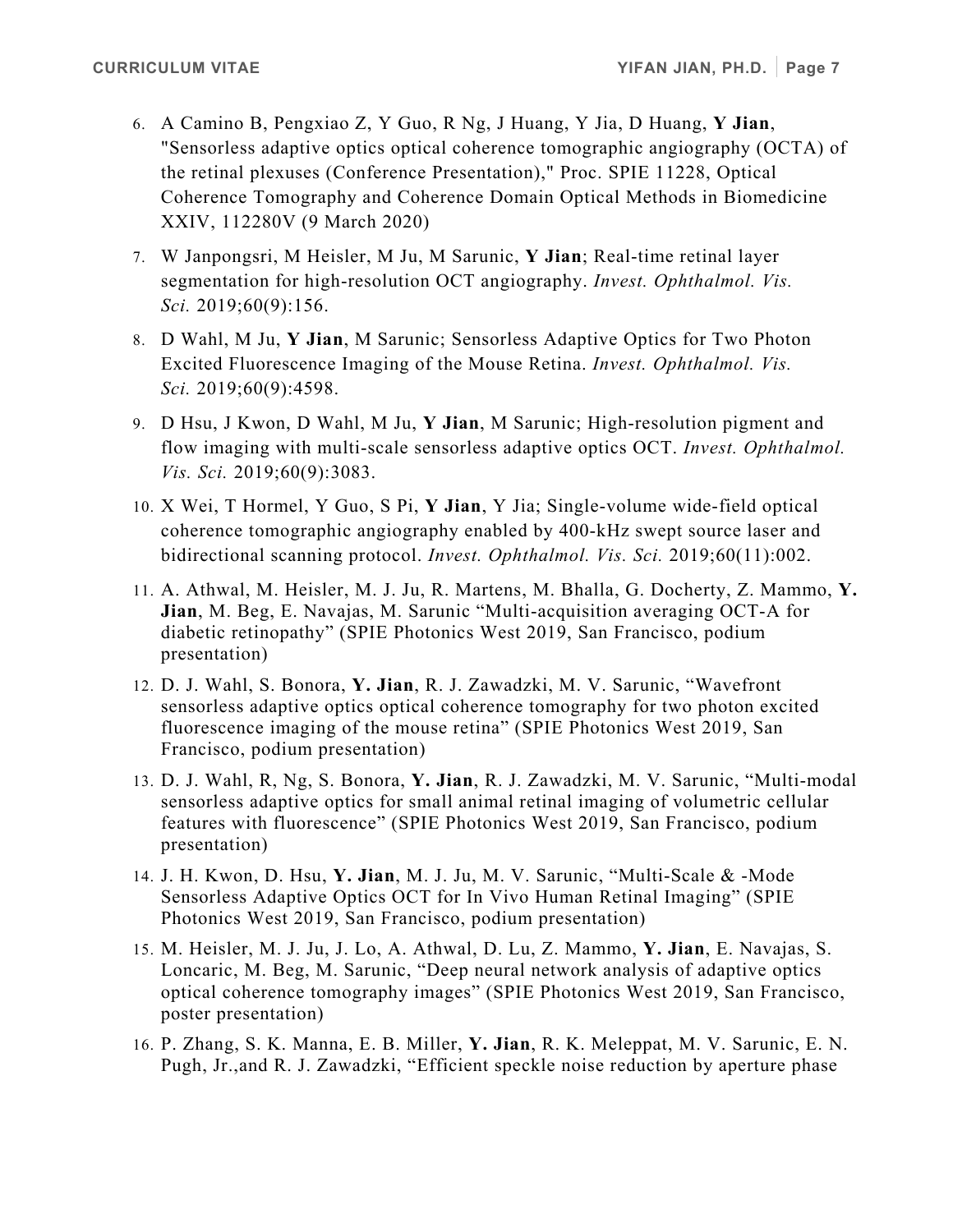modulation in adaptive optics: optical coherence topography (APM-AO-OCT)" (SPIE Photonics West 2019, San Francisco, podium presentation)

- 17. M. Heisler, M. J. Ju, D. Lu, A. Athwal, G. Docherty, R. Martens, Z. Mammo, P. Prentasic, S. Lee, F. Chan, M. Bhalla, **Y. Jian**, S. Loncaric, M. Beg, E. Navajas, M. Sarunic "Deep Neural Network Based Quantification of Retinal Optical Coherence Tomography Images" (ARVO annual meeting 2018, Honolulu, USA, podium presentation)
- 18. M. J. Ju, M. Heisler, D. Lu, A. Athwal, G. Docherty, R. Martens, H AKIL, **Y. Jian**, E. Navajas, M. Sarunic "Clinical retinal imaging with Sensorless Adaptive Optics OCT and Angiography" (ARVO annual meeting 2018, Honolulu, USA, podium presentation)
- 19. P. Zhang, **Y. Jian**, M. Sarunic, R. J. Zawadzki, "Combined adaptive optics with optical coherence tomography and scanning laser ophthalmoscopy for in vivo mouse retina imaging" (SPIE Photonics West 2018, San Francisco, San Francisco, podium presentation.)
- 20. R. K. Meleppat, P. Zhang, M. Sarunic, **Y. Jian**, R. J. Zawadzki, Ed. Pugh "Investigation of the effect of directional (off-axis) illumination on the reflectivity of retina layers in mice using swept-source optical coherence tomography" (SPIE Photonics West 2018, San Francisco, poster presentation.)
- 21. M. Heisler, S. Lee, Z. Mammo, M. Ju, **Y. Jian**, Merkur, E. Navajas, C. Balaratnasingam, M. Beg, M. V. Sarunic "Multi-scale sensorless adaptive optics OCT for in vivo human retinal imaging" (SPIE Photonics West 2018, San Francisco, podium presentation)
- 22. M. Heisler, S. Lee, Z. Mammo, M. Ju, **Y. Jian**, Merkur, E. Navajas, M. Beg, M. V. Sarunic "Deep neural network based segmentation of retinal optical coherence tomography images" (SPIE Photonics West 2018, San Francisco, podium presentation)
- 23. C. Huang, D. Wahl, S. Bonora, **Y. Jian**, M. V. Sarunic, "Visible light wavefront sensorless adaptive optics optical coherence tomography" (Vis-SAO-OCT) (SPIE Photonics West 2018, San Francisco, podium presentation)
- 24. D. J. Wahl, P. Zhang, **Y. Jian**, S. Bonora, M. V. Sarunic, R. J. Zawadzki "Imagebased adaptive optics compared to wavefront sensing methods for retinal imaging" (SPIE Photonics West 2018, San Francisco, podium presentation)
- 25. **Y. Jian** "GPU accelerated 4D optical coherence tomography angiography" International Congress OCT Angiography and Advances in OCT, Rome Italy, podium presentation.
- 26. **Y. Jian**, H. R. G. W. Verstraete, M. Heisler, M. J. Ju, D. Wahl, L. Bliek, J. Kalkman, S. Bonora, M. Verhaegen, M. V. Sarunic "Data-based online nonlinear extremum-seeker for wavefront sensorless AO OCT" (SPIE Photonics West 2017, San Francisco, podium presentation)
- 27. H. R. G. W. Verstraete, M. Heisler, M. J. Ju, D. Wahl, L. Bliek, J. Kalkman, S. Bonora, M. V. Sarunic, M. Verhaegen, **Y. Jian** "Real time optimization algorithm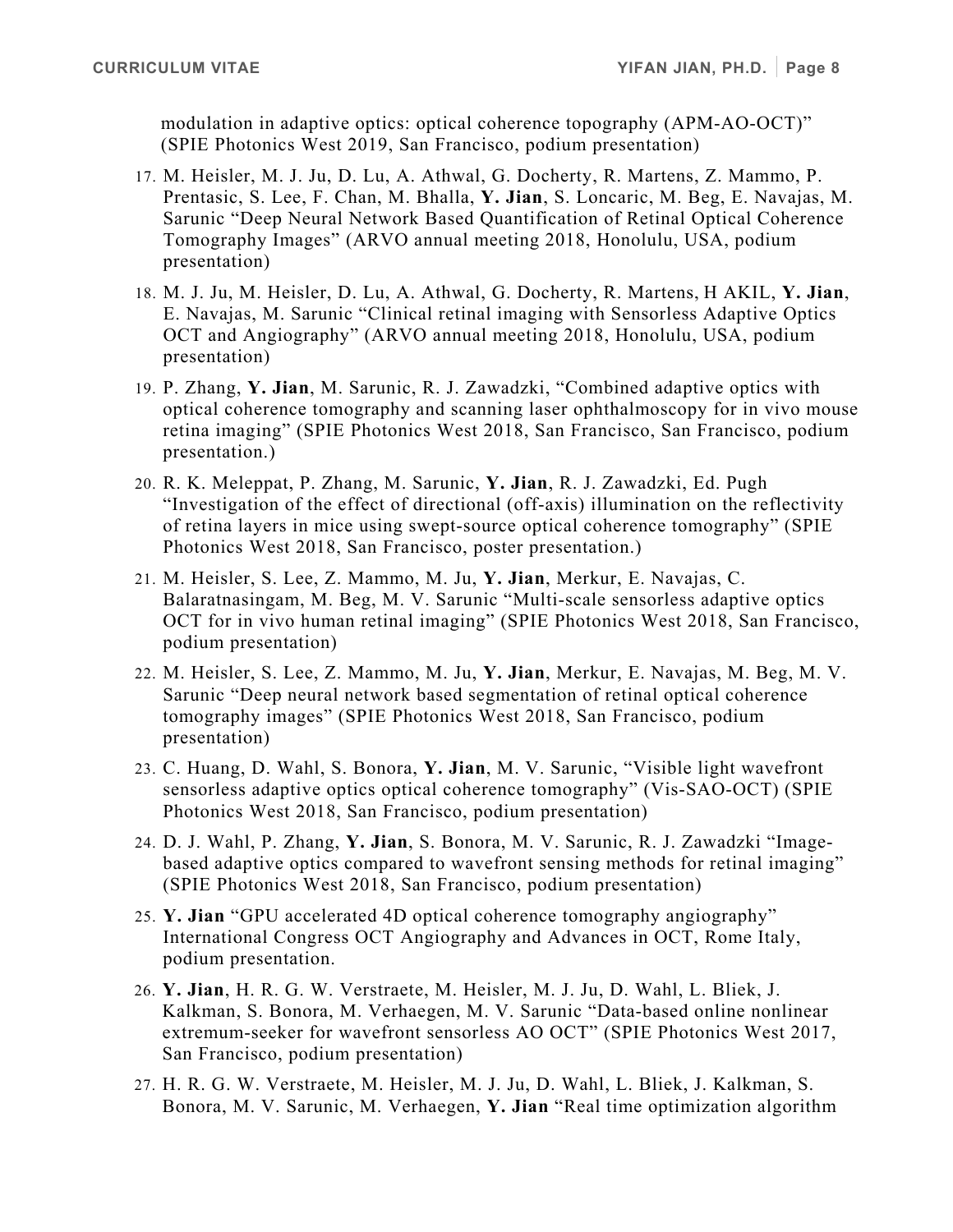for wavefront sensorless adaptive OCT" (SPIE Photonics West 2017, San Francisco, podium presentation)

- 28. M. J. Ju, M. Heisler, S. Bonora, R.J Zawadzki, **Y. Jian**, M. V. Sarunic "Wide-field human photoreceptor morphological analysis using phase-resolved sensorless adaptive optics swept source OCT" (SPIE Photonics West 2017, San Francisco, podium presentation)
- 29. D. J. Wahl, M. Cua, S. Lee, S. Bonora, R.J Zawadzki, **Y. Jian**, M. V. Sarunic "Wavefront sensorless adaptive optics optical coherence tomography for multiphoton retinal imaging" (SPIE Photonics West 2017, San Francisco, podium presentation)
- 30. M. Heisler, S. Lee, Z. Mammo, **Y. Jian**, M. Ju, D. Miao, E. Raposo, D. Wahl, A. Merkur, E. Navajas, C. Balaratnasingam, M. Beg, M. V. Sarunic "GPU accelerated optical coherence tomography angiography using strip-based registration" (SPIE Photonics West 2017 San Francisco, poster presentation)
- 31. J. Mocci, M. Cua, S. Lee, **Y. Jian**, P. Pozzi, M. Quintavalla, C. Trestino, H. Verstraete, R. Muradore, D. Wahl, R. Zawadzki, M. Verhaegen, M. Sarunic, S. Bonora "Wavefront control with a Multi-Actuator Adaptive Lens in imaging applications" (SPIE Photonics West 2017, San Francisco, podium presentation)
- 32. C. Huang, D. Wahl, S. Bonora, **Y. Jian**, M. V. Sarunic "Pupil segmentation adaptive optics for in-vivo mouse retinal fluorescence imaging" (SPIE Photonics West 2017, San Francisco, podium presentation)
- 33. D. J. Wahl, P. Zhang, **Y. Jian**, S. Bonora, M. V. Sarunic, R. J. Zawadzki "Wavefront sensorless adaptive optics versus sensor-based adaptive optics for in vivo fluorescence retinal imaging" (SPIE Photonics West 2017, San Francisco, podium presentation)
- 34. M. Jin Ju, S. Lee, M. Heisler, R. J. Zawadzki, S. Bonora, **Y. Jian**, M. V. Sarunic "Clinical grade Adaptive Optics Swept Source OCT" ARVO annual meeting 2016.Seattle, podium presentation
- 35. **Y. Jian**, D. J. Wahl, M. Jin Ju, R. J. Zawadzki, S. Bonora, M. V. Sarunic "Progress on WSAO for Preclinical Retinal Imaging", ARVO annual meeting 2016 Seattle. podium presentation
- 36. D. J. Wahl, B. K. Haunerland, O. S. Mata, S. Bonora, R. J. Zawadzki, M. V. Sarunic, Y. Jian, "Wavefront sensorless approaches to adaptive optics for in vivo fluorescence imaging of mouse retina" SPIE Photonics West 2016, San Francisco, podium presentation
- 37. S. Bonora, **Y. Jian**, R. J. Zawadzki, M. V. Sarunic "Multi-actuator adaptive lens for wavefront correction in optical coherence tomography and two-photon excitation fluorescence microscopy" SPIE Photonics West 2016. San Francisco, podium presentation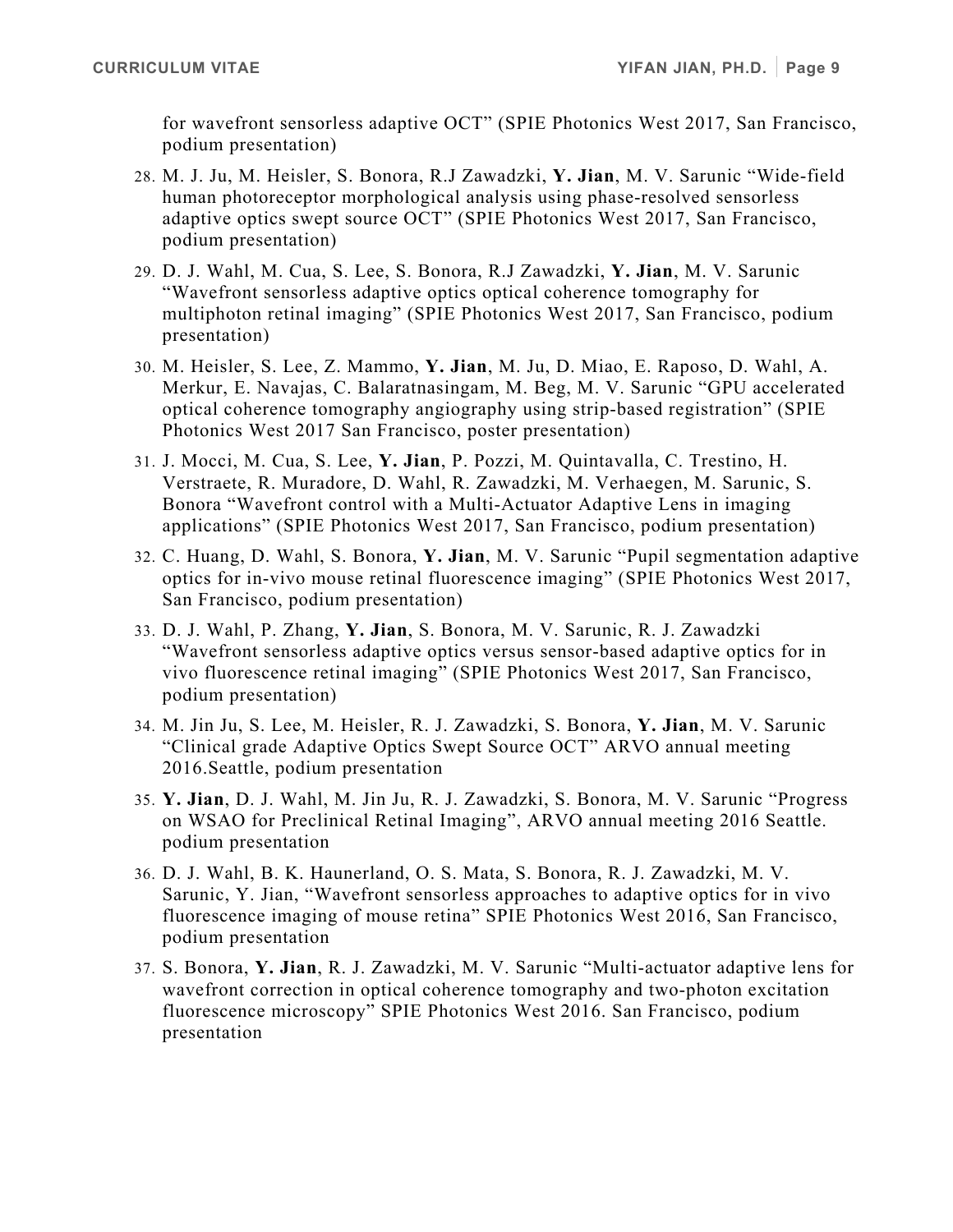- 38. **Y. Jian**, M. Cua, S. Bonora, E. N. Pugh Jr., R. J. Zawadzki, M. V. Sarunic, "Coherence gated wavefront sensorless AO for two photon imaging" SPIE Photonics West 2016. San Francisco, podium presentation
- 39. **Y. Jian**, S. Lee, M. Cua, D. Miao, S. Bonora, R. J. Zawadzki, M. V. Sarunic, "Adaptive Optics OCT using 1060nm swept source and dual deformable lenses for human retinal imaging" SPIE Photonics West 2016. San Francisco, podium presentation
- 40. **Y. Jian**, K. Wong, D. Wahl, M. Cua, P. Zhang, S. Bonora, R. Zawadzki, and M. Sarunic, "Wavefront Sensorless Adaptive Optics for Ophthalmic Imaging," in Optics in the Life Sciences, OSA Technical Digest (online) (OSA, 2015), paper BW3A.4. Vancouver, BC podium presentation.
- 41. P. Zhang, A. Zam, **Y. Jian**, X. Wang, M. V. Sarunic, S. Bonora, E. N. Pugh, and R. J. Zawadzki, "Multimodal mouse retinal imaging system with ocular aberration correction by WSAO" in European Conferences on Biomedical Optics (2015), Munich, Germany, podium presentation.
- 42. I. Gorczynska, J. Migacz, R. J. Zawadzki, N. Sudheendran, **Y. Jian**, P. K. Tiruveedhula, A. Roorda and J. S. Werner, "En face projection imaging of the human choroidal layers with tracking SLO: swept source OCT system and OCT angiography methods" in European Conferences on Biomedical Optics (2015), Munich, Germany, podium presentation
- 43. M.V. Sarunic, D. Wahl, M, Cua, S. Lee, Y. Zhao, R. Zawadzki, S. Bonora, **Y. Jian**, "Two Photon Imaging of Mouse Retina with Wavefront Sensorless Adaptive Optics" 29<sup>th</sup> IEEE Photonics Conference, Honolulu, podium presentation.
- 44. **Y. Jian**, K. Wong, M. Cua, S. Bonora, R.J. Zawadzki, M. V. Sarunic, "WSAO OCT with real time axial tracking for imaging human retina" in ARVO annual meeting, 2015, Denver, podium presentation.
- 45. D. J. Wahl, **Y. Jian**, R. J. Zawadzki, M. V. Sarunic, "Wavefront sensorless adaptive optics fluorescence imaging in mouse retina" in ARVO annual meeting, 2015,Devner, poster presentatino
- 46. Z. mammo, C. Balaratnasingam, J. Xu, P. Yu, **Y. Jian**, D. Albiani, A. Merkur, D. Yu, M. V. Sarunic, "Evaluating the Utility of Speckle-Variance Optical Coherence Tomography for Assessing the Human Macula" in ARVO annual meeting, 2015 ,Denver, podium presentation.
- 47. R. J. Zawadzki, P. Zhang, A. Zam, E. Miller, R. S. Jonnal, S. H. Lee, D. Y. Kim, **Y. Jian**, M. V. Sarunic, J. S. Werner, M. Burns and E. N. Pugh, Jr. "Adaptive-optics SLO imaging combined with phase-variance OCT for precise 3D localization of fluorescent cells in the mouse retina" in ARVO annual meeting, 2015, Denver, podium presentation.
- 48. M. Cua, X. Liu, D. Miao, S. Lee, S. Lee, S. Bonora, R. J. Zawadzki, P. J. Mackenzie, **Y. Jian**, "Automatic optimization high-speed high-resolution OCT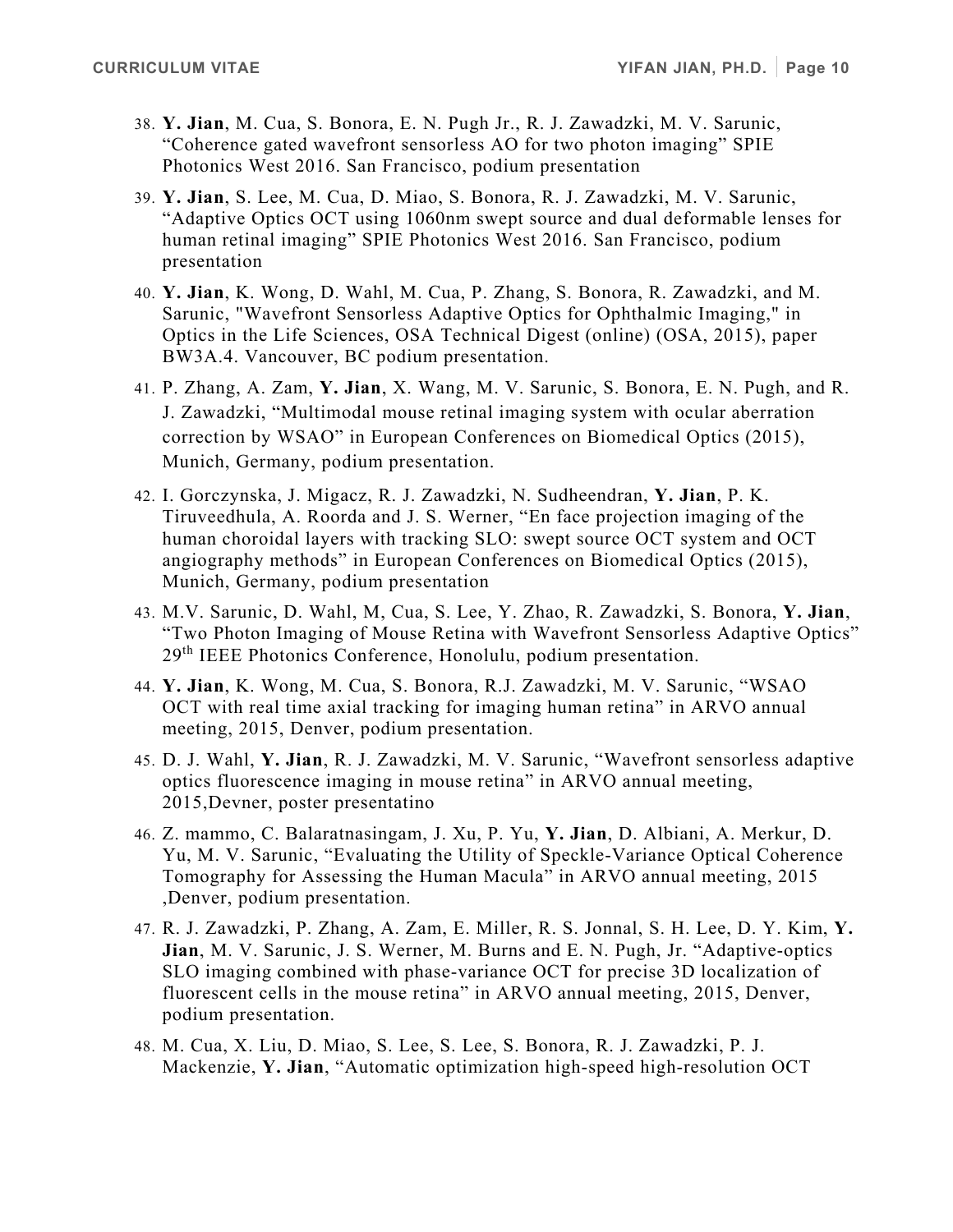retinal imaging at 1μm," in SPIE BiOS, p. 93071D,. San Francisco, podium presentation.

- 49. **Y. Jian**, K. Wong, M. Cua, J. Xu, S. Bonora, R. J. Zawadzki, M. Sarunic, "Wavefront sensorless adaptive optics optical coherence tomography for in vivo imaging of human photoreceptors", presented at SPIE, Photonics West, Feb 9-11, 2015. San Francisco, podium presentation.
- 50. P. Zhang, A. Zam, **Y. Jian**, X. Wang, M. E. Burns, M. V. Sarunic, E. N. Pugh, and R. J. Zawadzki, "Multispectral scanning laser ophthalmoscopy combined with optical coherence tomography for simultaneous in vivo mouse retinal imaging," in SPIE BiOS, p. 93070H, San Francisco, podium presentation..
- 51. J. Xu, K. S. Wong, M. Heisler, S. Lee, M. Cua, **Y. Jian**, and M. V. Sarunic, "Enhancing the visualization of human retina vascular networks by GPU accelerated speckle variance OCT and graph cut retinal layer segmentation," in SPIE BiOS, San Francisco, poster presentation.
- 52. A. Zam, P. Zhang, **Y. Jian**, M. V. Sarunic, S. Bonora, E. N. Pugh, and R. J. Zawadzki, "Progress on developing wavefront sensorless adaptive optics optical coherence tomography for in vivo retinal imaging in mice," in SPIE BiOS, p. 93122I, San Francisco, poster presentation
- 53. L. Rizzotto, S. Bonora, **Y. Jian**, P. Zhang, A. Zam, E. N. Pugh, F. Mammano, R. J. Zawadzki, and M. V. Sarunic, "Comparison of a novel adaptive lens with deformable mirrors and its application in high-resolution in-vivo OCT imaging," in SPIE BiOS, p. 933514. San Francisco, podium presentation.
- 54. J.Xu, **Y. Jian**, M. V. Sarunic. "Non-invasive flow contrast imaging of blood vessels in human retina", in CMBES, May 20-23, 2014. Vancouver, BC, podium presentation
- 55. **Y. Jian**, K. Wong, A. Zam, P. Zhang, R. J. Zawadzki, M. V. Sarunic. "In vivo real time wavefront sensorless adaptive optics OCT for mouse retinal imaging and visualization of the response to laser exposure", ARVO annual meeting, 2014. Poster presentation, Orlando.
- 56. **Y. Jian**, S. Bonora, E. N. Pugh, R. J. Zawadzki, M. V. Sarunic, "GPU accelerated realtime WSAO-OCT for in vivo small animal imaging", SPIE Photonics West 2014. San Francisco, podium presentation.
- 57. S. Bonora, **Y. Jian**, E. N. Pugh, R. J. Zawadzki, M. V. Sarunic, "Application of adaptive lens in sensorless AO-OCT for in vivo mouse retinal imaging", SPIE Photonics West, 2014. San Francisco, podium presentation.
- 58. J. Xu, K. Wong, **Y. Jian**, M. V. Sarunic, "Real-time FD OCT flow contrast imaging in the retina using GPU accelerated processing", in SPIE, Photonics West, 2014. Poster presentation, San Francisco.
- 59. M. Cua, E. Lin, L. Lee, X. Sheng, **Y. Jian**, G. F. Tibbits, M. F. Beg, M. V. Sarunic, "Morphometric analysis of normal and transgenic murine hearts using OCT", in SPIE, Photonics West, 2014. San Francisco, podium presentation.